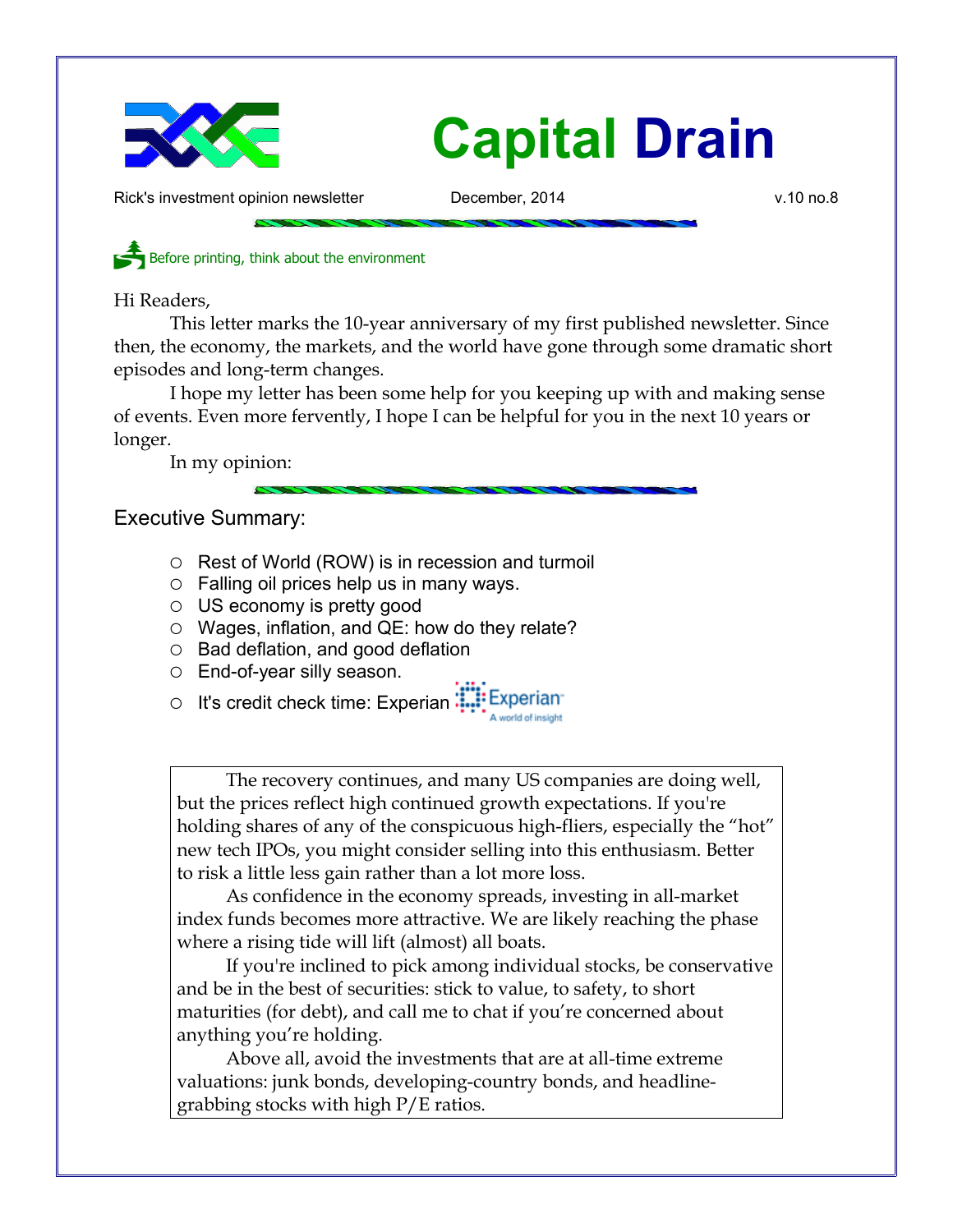# The Details:

This year is ending as a **worldwide mess, economically**. The bright spot is us, but we're doing well, not great. Europe, Brazil, China, Russia-- each has significant problems to deal with, and likely will for at least most of 2015. I suspect you've seen the headlines. Each of these is in a recession or about to be. Brazil is probably the least troubled. China is probably the most able to act decisively. Europe won't collapse, even as their austerity policy makes their recovery more difficult.

Russia-- well, they have serious problems. Foremost is the price of oil dropping, depriving them of a huge chunk of national revenue. Sanctions are also a factor, but if oil were high they could muddle onward. Most importantly, the combination of the government running out of oil money and sanction pressure make a lot of Russian businessmen question the fundamental stability of the Russian system. There is an enormous amount of money being moved out of rubles and out of Russia. That itself exacerbates the problems.



World stock markets are muted, except for India where slow and steady continues to win the race. The sharp drop in the price of oil is great for importers-- us, China, Japan, India, and most of

very bad for exporters, most notably Russia, Venezuela, and to a lesser extent Brazil and Mexico.



For us, the falling cost of gasoline means more money for people to spend elsewhere. That, increased consumer demand, is what we've needed most to get the economy growing again, and it is working. Our

## **Dollar vs. Major Currencies**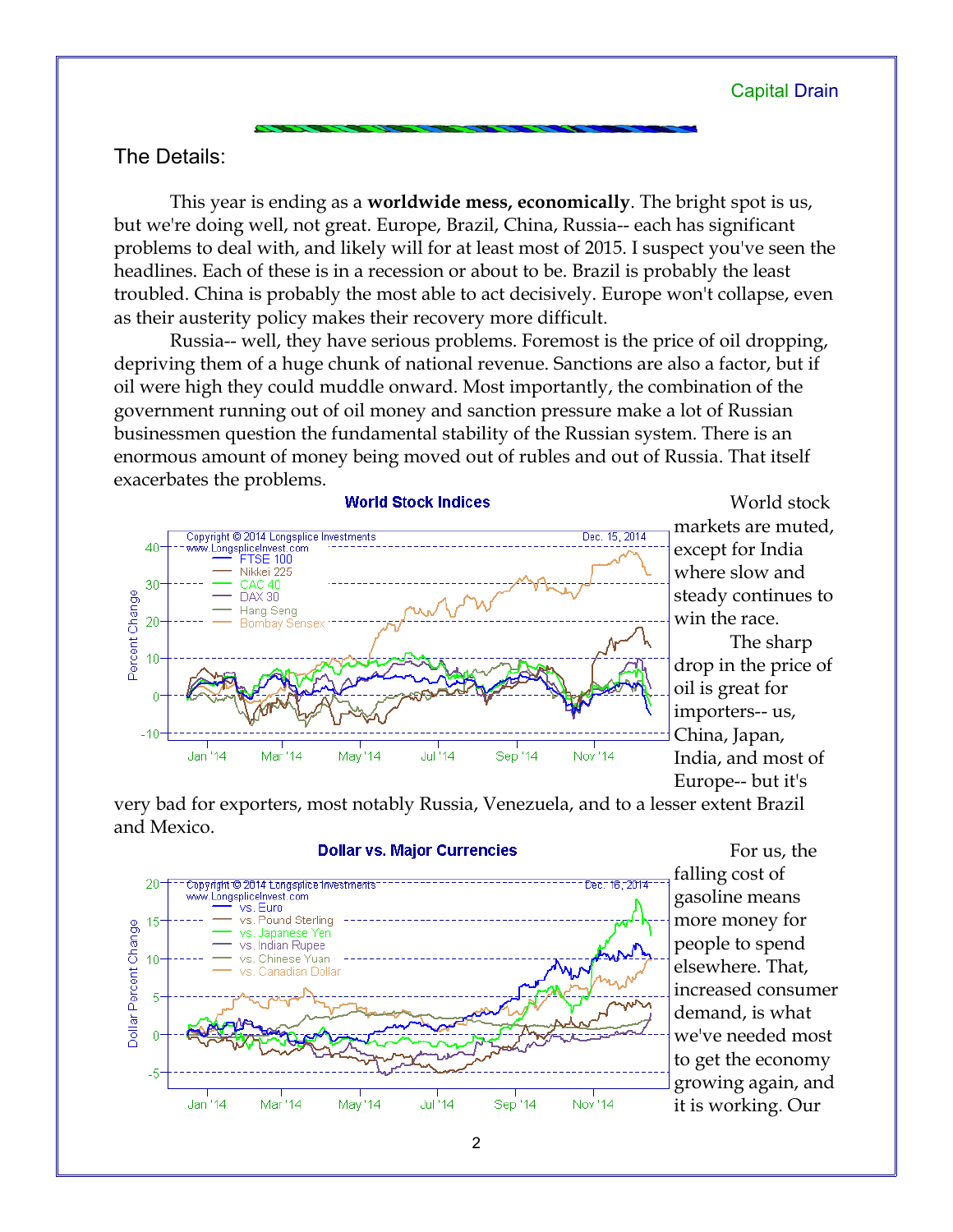relative strength and stability compared to the rest of the world is also pushing the dollar up relative to other currencies.

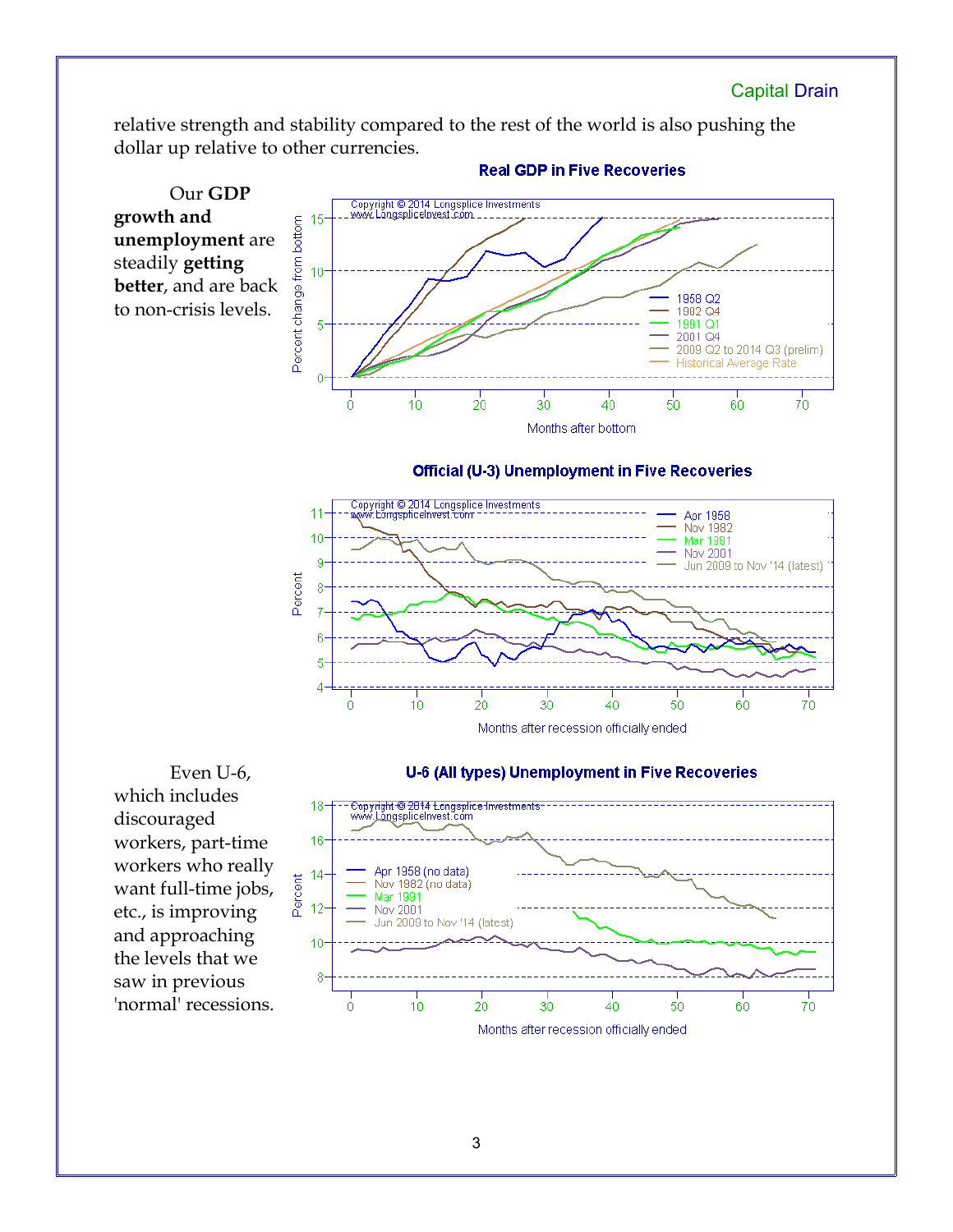There has been some discussion that the unemployment picture isn't as rosy as it appears, because less-cited macroeconomic factors like the employment:population ratio (essentially, what fraction of the population works), the labor participation rate (what fraction of the potential workers works), and others are not improving as fast as unemployment itself.



Clearly, employment dropped (and population rose) but employment is rising again. Further, the E.:P. ratio is above levels that were the norm before the 1980s. Hardly the stuff of crisis.

The labor force participation rate peaked late last century, and was dropping noticeably even before the credit meltdown. One important factor is that the Baby Boom generation is starting to retire. They count as

'potential workers', but they're no longer working. This ratio may rise again as the recovery matures, but may not. The social era famous for DINKs (Double Income, No Kids couples) is winding down, with more kids and more stay-at-home parents. It isn't a problem, just a shift.

If you don't like charts, skip down to the top of page 7.

The employment data all come from the United States Department of Labor, Bureau of Labor Statistics, by the way. (http://stats.bls.gov/data/)

You may have noticed, I like charts.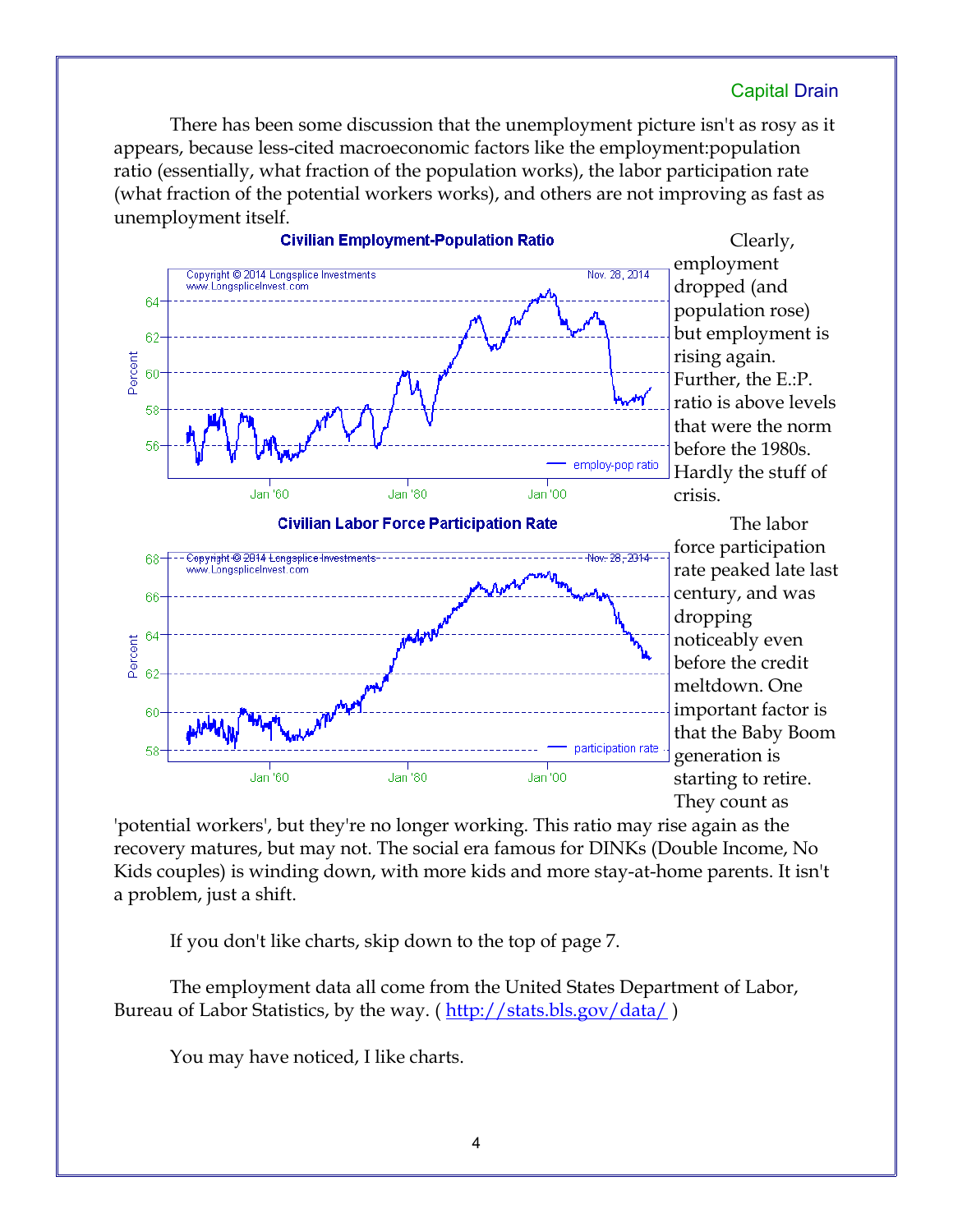

The reason I keep going on about employment and unemployment is that this recovery has been all about rebuilding consumer demand. It's been a slow bootstrapping process as newly-rehired workers started spending again, causing more re-hires, etc. The Federal Reserve's low interest rates contributed roughly nothing.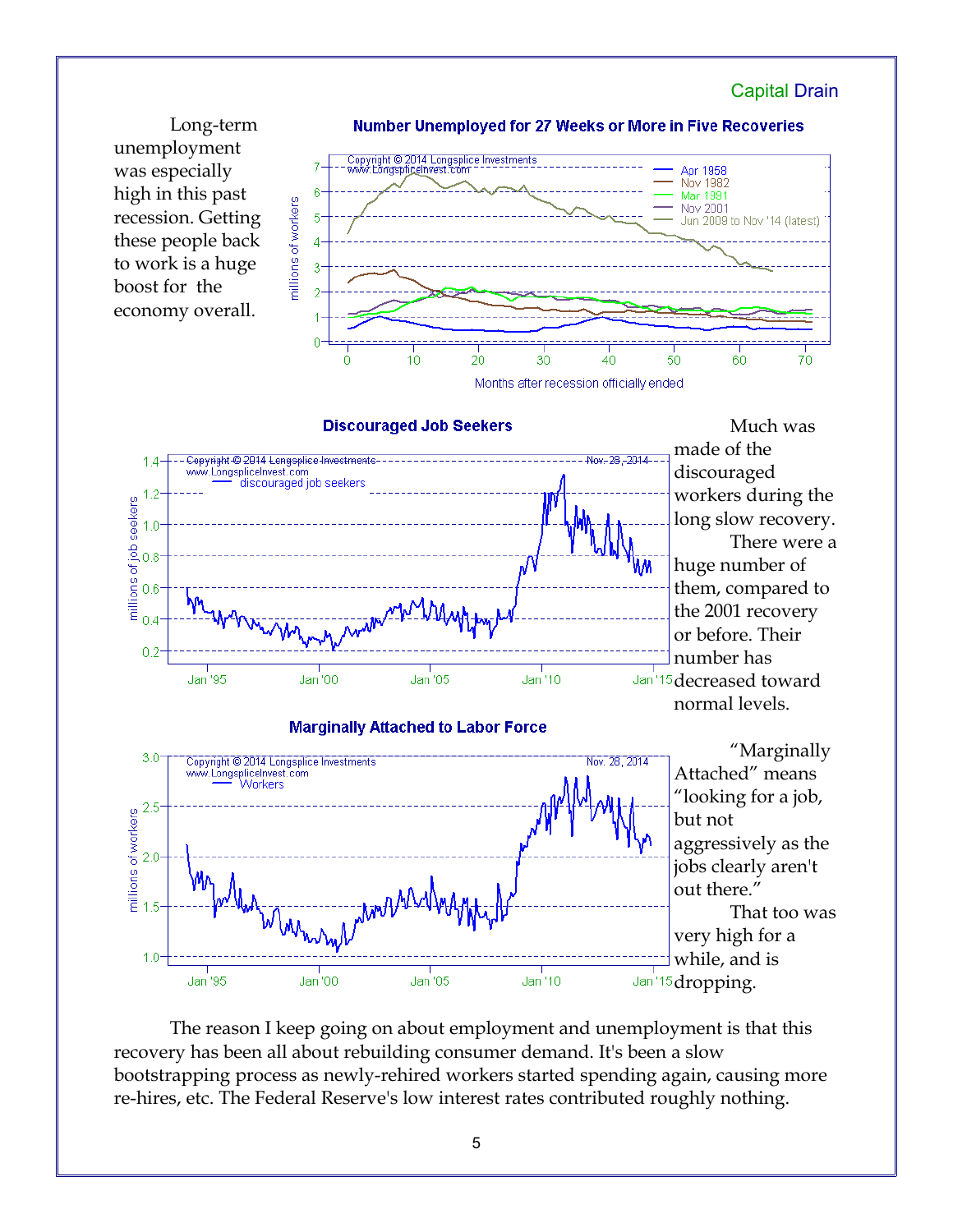

than have no job, hobble their further job search while not actually solving their unemployment problem.

Some employers take advantage of this, hiring armies of part-timers rather than full-time workers.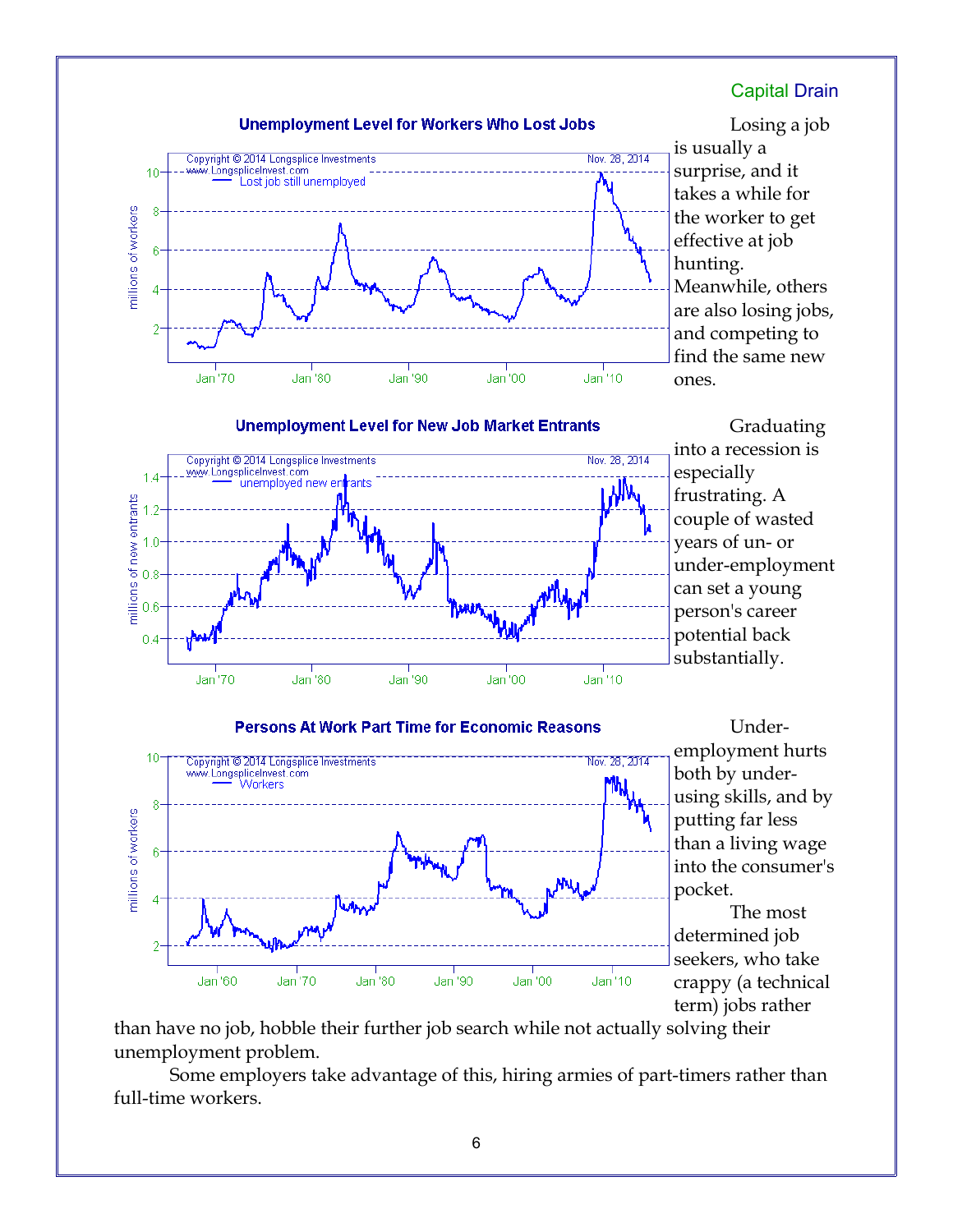OK, no more charts. To reiterate, the US economy is recovering still, but still slower than we would like.

Have you ever wondered why the Federal Reserve, and economists in general, talk about the preferred rate of **inflation** being around 2% (for example)?

After all, at 2% inflation, compounded for about three decades, the purchasing power of the dollar drops by half. From birth to retirement, the value of a dollar drops by 75%. From birth to average live expectancy, the value of a dollar drops to 1/8 its starting value-- a dollar from your birth year will be worth only 12.5 cents at your funeral.

Why is that a desired outcome?

Two reasons.

The first is related to what we've seen lately: when there's a recession, the Fed wants to be able to lower interest rates to create more investment. That assumes first of all that the Fed keeps interest rates higher than the rate of inflation (positive real rates) which it has not done for quite a while. It also assumes that lower rates will spur more investment. In a normal business cycle, it will. After a financial crash like we just experienced, it won't. Still, the normal business cycle is what the normal monetary policy is tuned to work with.

The second reason for positive inflation is seldom mentioned outside business schools: inflation is used to slowly, imperceptibly, decrease the real wages of workers. The theory here is that wages are "sticky", meaning that sometimes labor can demand and get higher wages, but it is very difficult for businesses to simply say "starting tomorrow I'm paying you all less." (Although we've seen that happen lately).

It's up to labor to then reclaim their lost spending power by demanding higher wages again, and they won't be able to do that until the economy is really humming and the labor market favors workers in negotiations.

You hear some business managers talking about rising wages as if that were necessarily a bad thing, to be stopped as quickly as possible. Not so. As the current inflation/interest rate theory paints it, wage gains are a necessary part of the cycle.

Paul McCulley, a once and now once again executive at the bond fund company PIMCO, has written a very interesting piece on this topic. It's not technical-- no formulas-- and it's written in a light folksy way, but it is a serious bit of thinking about economic theory and the effect on our real working world.

I heartily recommend that you read it: [MACRO PERSPECTIVES: Principled Populism](http://www.pimco.com/EN/Insights/Pages/Principled-Populism.aspx)

The flip side of a discussion of inflation is **deflation**, in which prices decrease. Most economists, and especially central bankers, seem to live in mortal fear of deflation.

There is certainly good reason to be wary. When consumer demand drops too low, businesses start to cut prices. When price cuts start to happen, consumers (already strapped for cash) start to delay even affordable purchases in anticipation that prices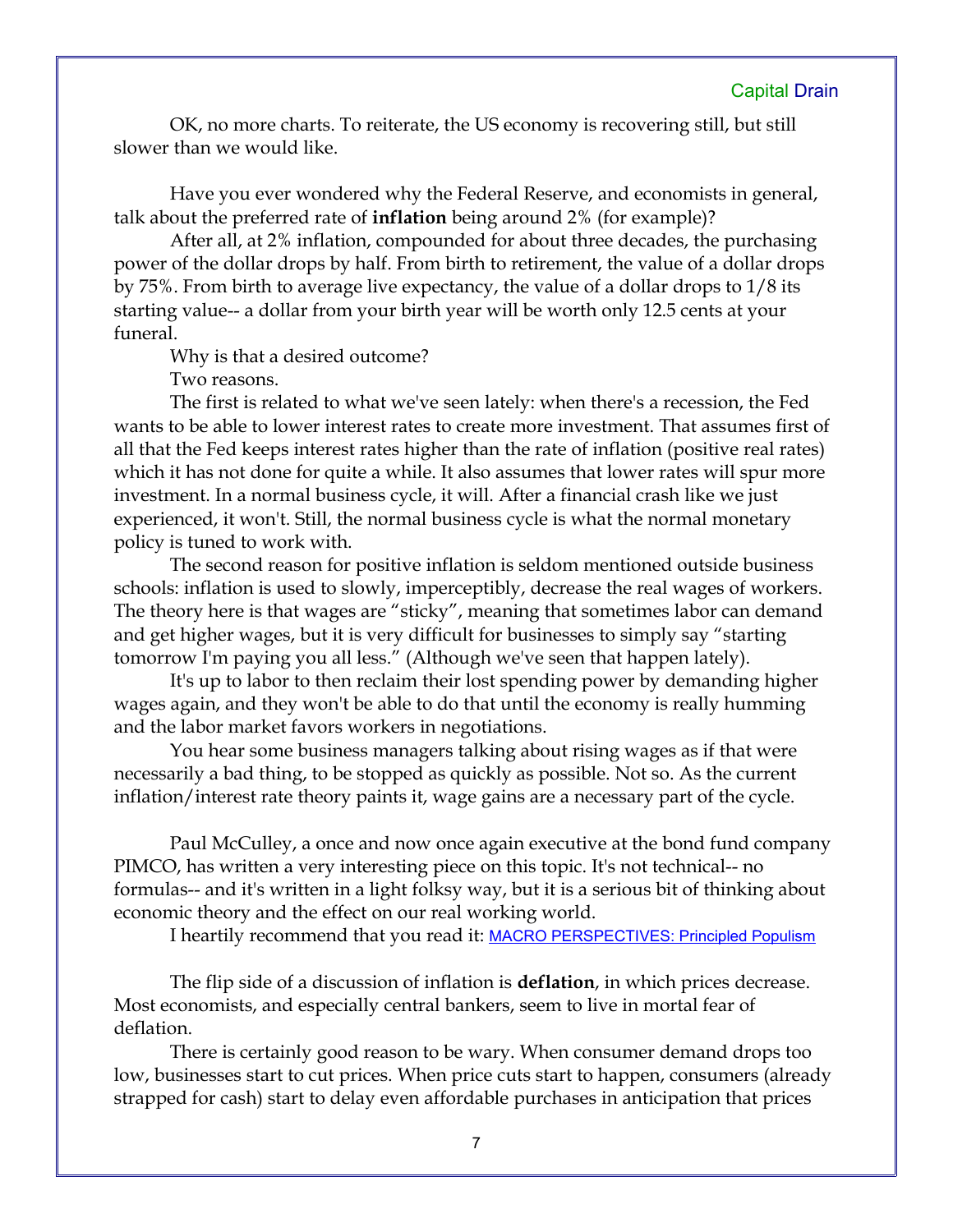will be lower in the future. That can feed on itself to bring an economy to a crisis eventually, when prices simply can't be lowered further, and businesses close. We can see this in recent history in Japan, in our own history during the Great Depression, and currently in the austerity-afflicted Mediterranean European countries.

That's the bad side of deflation.

The good side is that sometimes prices fall for good healthy reasons, and there isn't any need to compensate by lowering wages or causing unemployment.

For example, the current drop in the price of oil will bring a deflationary windfall to consumers. It's tough for oil producers, but they can deal with it. Likewise for great year for farming: food prices can go down, and it's beneficial to consumers. Those two examples are common enough occurrences that economists exclude food and energy from their calculation of 'core' inflation. Food and energy can drop so much that overall inflation is negative, but core inflation may inch downward but still stays positive.

There are other cost cuts that are beneficial but not excluded from core inflation. For example, in the US the cost of medical care could drop by about 50% and reach the average level of the other rich countries of the world. If we made the system more efficient, that would happen, and the magnitude of the consumer savings would be huge. But, it would look like deflation, and it would slowly ripple to lower other prices as well. Typical economic thinking paints that as bad, deflation, and would try to prevent it by goosing the economy to produce inflation (in other things) to compensate. I argue that deflation like the medical example is good, and should be celebrated.

That's just a quick example, for a quick touch on the topic.

In summary, policy makers shouldn't assume that falling prices feeding into a falling Consumer Price Index are necessarily bad. They're only bad if they adversely affect demand and cause producers to fold. We need to be alert that some deflation can be good.

December and January tend to be **Silly Season** for Wall Street. In December, there's a lot of window-dressing, meaning that investment managers buy stocks that have done well, so they will show up in the annual report of holdings. That's just bogus, but it does cause a momentum-like boost to some stock prices.

Tax-related selling is more balanced, as some profits are taken, balancing with loss-taking.

January is when pundits compete to predict the trends for the coming year. My prediction: they're almost all wrong. They almost always have been. Still, the rush into and out of sectors can move prices, at least temporarily.

As long-term investors, you should ignore it all. Spend time with your loved ones. Read a book by the fire. Go skiing, or to the tropics to bask in the sun. Just ignore the stock market gyrations.

If you want to give me a holiday present, promise me that next year you won't watch the cable news financial shows. At all. I admit that I've seen (on YouTube)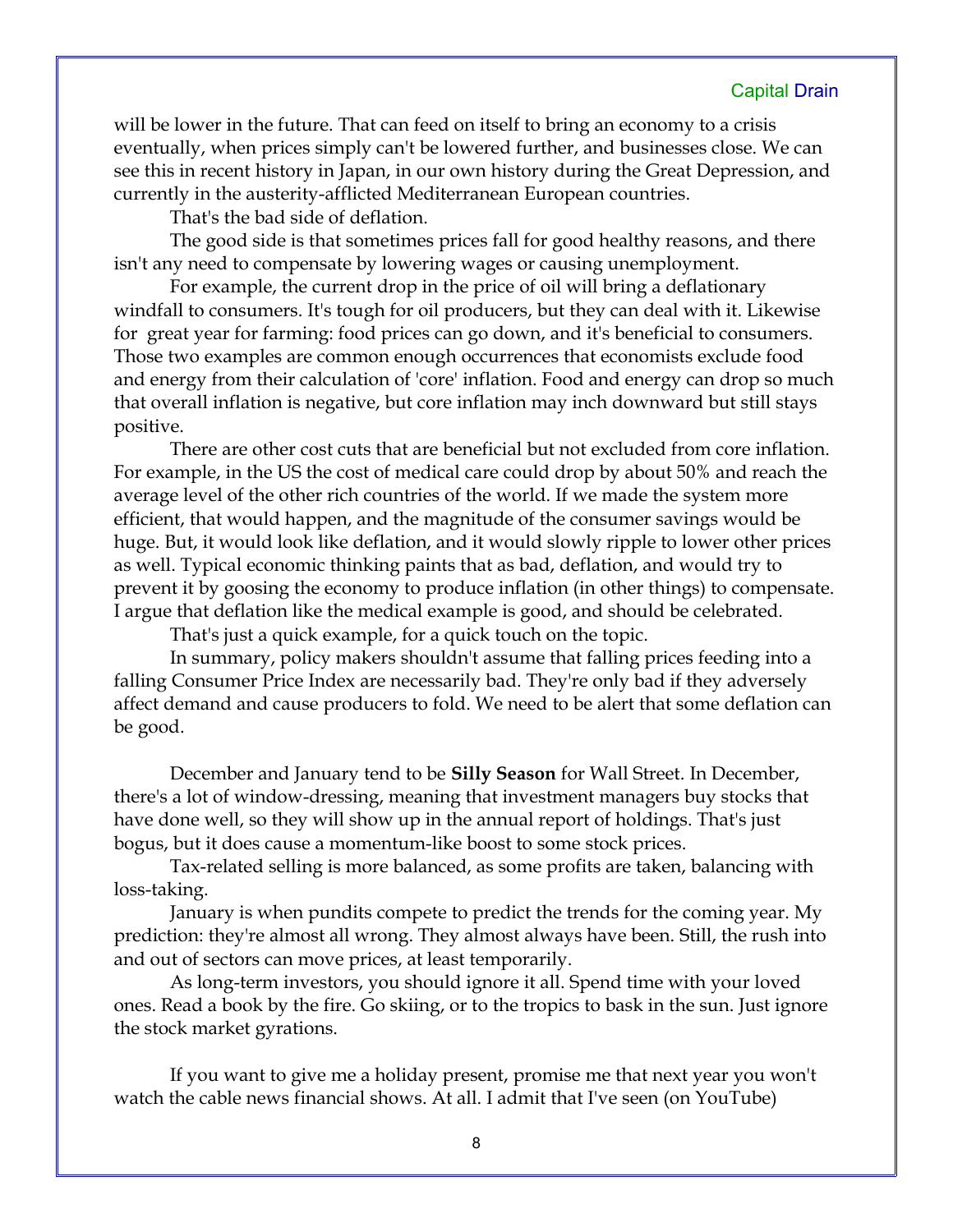interviews they've had with respectable rational investors. For the most part, though, the breathless moment-to-moment latest-latest-thing hyperventilating obsessive ADHD is a toxic atmosphere for real investors.

It's **Credit Check** time again.

Why? Identity theft has become a big big business, with professional thieves adapting daily. Your best hope for protecting yourself is to keep an eye on all your financial accounts, watching for suspicious activity.

How? Once per year per Credit Agency, you're allowed to get a free copy of your Credit Report. If you've been following along with my every-four-months pace, you're ready to revisit Experian.

A world of insight

It's easy. I've taken notes from my own recent visit, so you can follow the instructions at [www.longspliceinvest.com/CapDrain/Experian.pdf](http://www.longspliceinvest.com/CapDrain/Experian.pdf).

It's time to check the spelling and ship this to you.

If you have any questions, please write or phone. If you want to read more, the company [web site](http://www.LongspliceInvest.com/newsletter.shtml) has archived editions of this letter, lots of charts, and links to other interesting sites. There's also a [web log](http://www.LongspliceInvestments.com/ricksblog) where I discuss the process and progress of starting the mutual fund, along with occasional economic or investing thoughts..

**Please forward this to any and all friends who are interested. Thanks!** If you got this as a forwarded copy, you can get on the list to get your own future copies directly by sending me your email address.

You can [subscribe online here](http://www.longspliceinvest.com/ricksblog/subscribe/) to get email notification of both new blog posts and new newsletters.

Take care,

Rick

Alameda CA 94501-1373

 "Our doubts are traitors, And make us lose the good that we oft might win, By fearing to attempt." --W. Shakespeare

Rick Drain [CapitalDrain@LongspliceInvest.com](mailto:CapitalDrain@LongspliceInvest.com?subject=newsletter%20feedback) 1815 Clement Ave SPC 16 [www.LongspliceInvest.com](http://www.LongspliceInvest.com/)